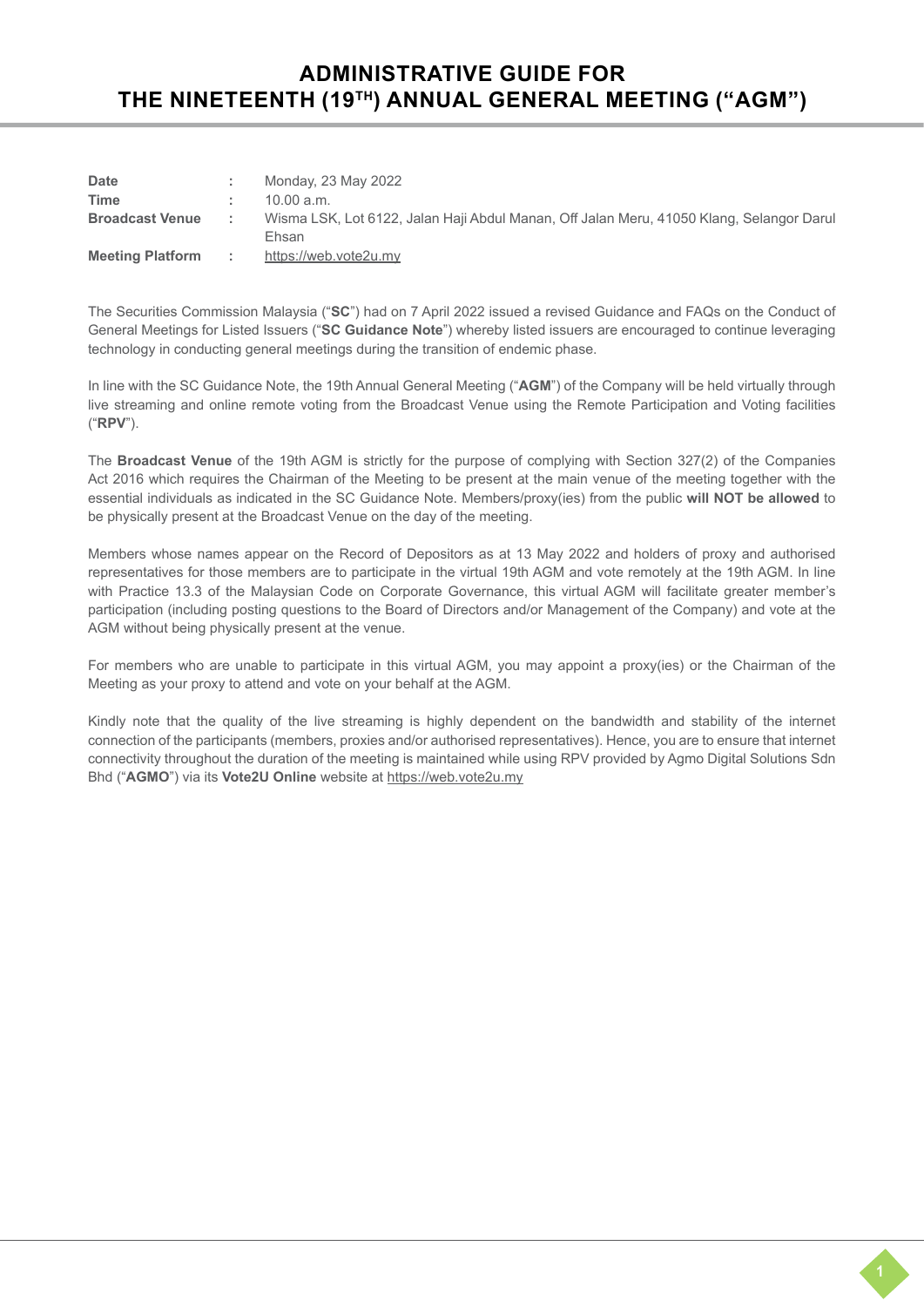# ADMINISTRATIVE GUIDE FOR THE NINETEENTH (19TH) ANNUAL GENERAL MEETING ("AGM") *(cont'd)*

## **PROCEDURE TO PARTICIPATE IN RPV**

Please follow the Procedure to Participate in RPV as summarised below:

### **BEFORE AGM DAY**

# **A: REGISTRATION**

#### **Individual Members**

|    | <b>Description</b>                        | <b>Procedure</b>                                                                                                                                                                                                                                                                                                                                                                                                                                                                                                                                                                                                                                                                                           |
|----|-------------------------------------------|------------------------------------------------------------------------------------------------------------------------------------------------------------------------------------------------------------------------------------------------------------------------------------------------------------------------------------------------------------------------------------------------------------------------------------------------------------------------------------------------------------------------------------------------------------------------------------------------------------------------------------------------------------------------------------------------------------|
| i. | Members to register with<br>Vote2U online | The registration will open from Friday, 22 April 2022 up to the 19th AGM day,<br>Monday, 23 May 2022.                                                                                                                                                                                                                                                                                                                                                                                                                                                                                                                                                                                                      |
|    |                                           | Access website at https://web.vote2u.my<br>a.<br>Click "Sign Up" to sign up as a user.<br>b.<br>Read the 'Privacy Policy' and 'Terms & Conditions' and indicate your<br>$C_{-}$<br>acceptance of the 'Privacy Policy' and 'Terms & Conditions' on a small<br>box $\Box$ . Then click " <b>Next</b> ".<br>*Fill-in your details (note: create your own password). Then click<br>d.<br>"Continue".<br>Upload softcopy of your identification card (MYKAD) (front only) (for<br>е.<br>Malaysian) or Passport (for non-Malaysian).<br>Click "Submit" to complete the registration<br>f.<br>Your registration will be verified and an email notification will be sent<br>g.<br>to you. Please check your email. |
|    |                                           | Note:<br>If you have registered as a user with Vote2U Online previously, you are not<br>required to register again.<br>*Check your email address is keyed in correctly.                                                                                                                                                                                                                                                                                                                                                                                                                                                                                                                                    |
|    |                                           | *Remember the password you have keyed-in.                                                                                                                                                                                                                                                                                                                                                                                                                                                                                                                                                                                                                                                                  |

# **B: REGISTER PROXY**

**Individual Member / Corporate Member / Nominees Company**

|    | <b>Description</b>                      | <b>Procedure</b>                                                                                                                                                                                                                                                                                                                                                                                                                                                                           |
|----|-----------------------------------------|--------------------------------------------------------------------------------------------------------------------------------------------------------------------------------------------------------------------------------------------------------------------------------------------------------------------------------------------------------------------------------------------------------------------------------------------------------------------------------------------|
| Τ. | Submit Form of<br>Proxy I<br>(hardcopy) | *Fill-in details on the hardcopy proxy form and ensure to provide the<br>а.<br>following information:<br>MYKAD (for Malaysian) / Passport (for non-Malaysian)<br>$\circ$<br>Mobile number of the Proxy<br>$\Omega$<br>*Email address of the Proxy<br>$\circ$<br>Submit/deposit the hardcopy of duly executed proxy form to Wisma<br>b.<br>LSK, Lot 6122, Jalan Haji Abdul Manan, Off Jalan Meru, 41050<br>Klang, Selangor Darul Ehsan no later than Saturday, 21 May 2022<br>at 10.00 a.m. |
|    |                                         | Note:<br>After verification, an email notification will be sent to the Proxy and will be<br>given a temporary password. The Proxy could use the temporary password<br>to log in to Vote2U.<br>*Check the email address of Proxy is written down correctly.                                                                                                                                                                                                                                 |

Members who appoint proxy(ies) to participate in the virtual AGM must ensure that the hardcopy proxy form is submitted not less than 48 hours before the time for holding the meeting or any adjourned meeting at which the person named in the instrument proposes to vote and in default, the instrument of proxy shall not be treated as valid.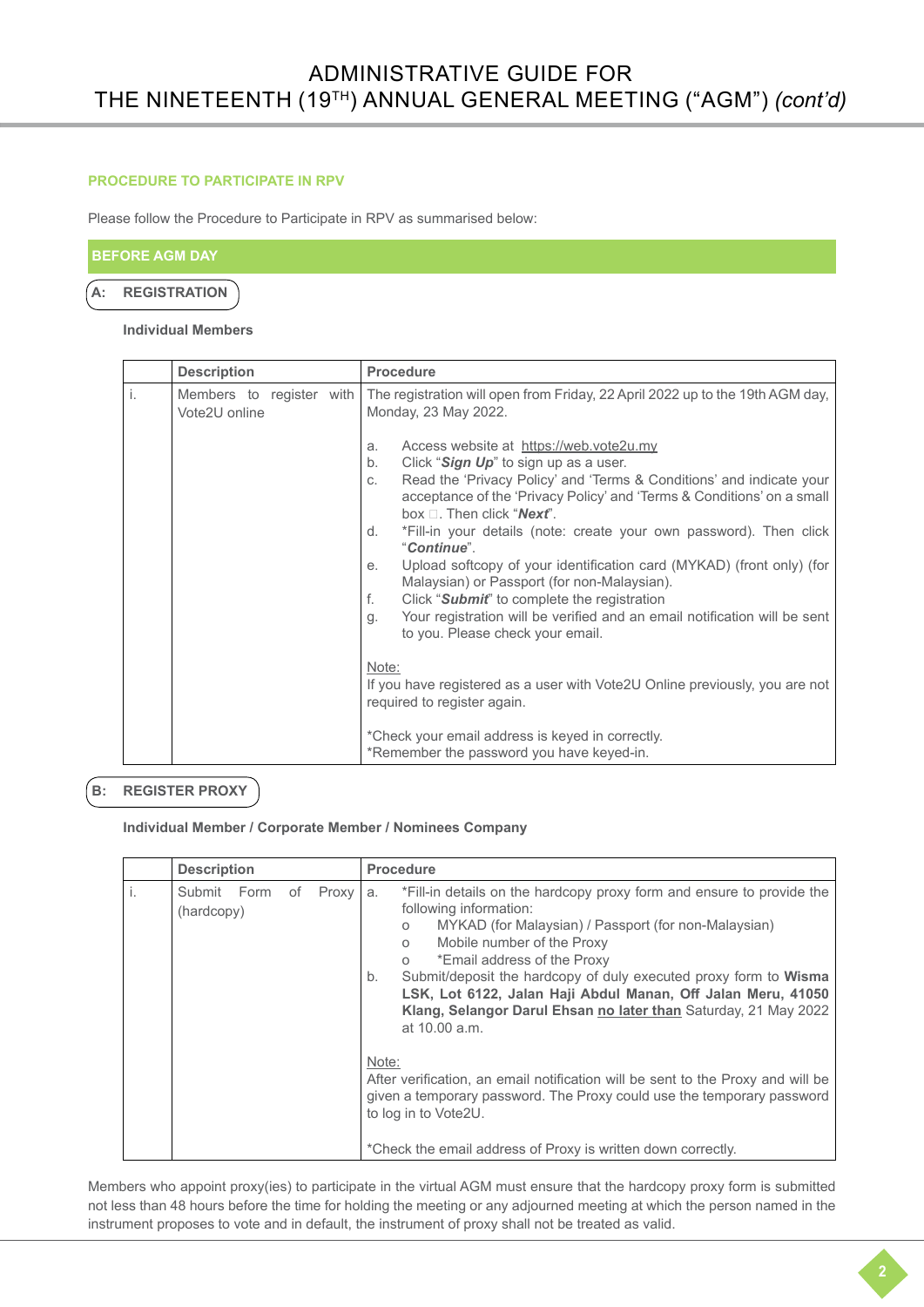# ADMINISTRATIVE GUIDE FOR THE NINETEENTH (19TH) ANNUAL GENERAL MEETING ("AGM") *(cont'd)*

### **ON AGM DAY**

## **A: WATCH LIVE STREAMING**

**Individual Members, Proxies & Authorised Representatives** 

| <b>Description</b>    | <b>Procedure</b>                                                                                                                                                                                                      |
|-----------------------|-----------------------------------------------------------------------------------------------------------------------------------------------------------------------------------------------------------------------|
| Login to<br>portal    | virtual meeting   The Vote2U online portal will open for log in starting from <b>9.00 a.m., Monday,</b>  <br>- Vote2U online $\&$ 23 May 2022, one (1) hour before the commencement of the AGM.                       |
| watch Live Streaming. | Login with your email and password<br>a.<br>Select the General Meeting event (for example, "LSK GROUP 19th<br>b.<br>AGM").<br>Check your details.<br>C.<br>Click "Watch Live" button to view the live streaming.<br>d |

# **B: ASK QUESTION**

#### **Individual Members, Proxies & Authorised Representatives**

| <b>Description</b>                     | <b>Procedure</b>                                                                                                                                                                                                                                                       |
|----------------------------------------|------------------------------------------------------------------------------------------------------------------------------------------------------------------------------------------------------------------------------------------------------------------------|
| Ask Question during AGM<br>(real-time) | Questions submitted online using typed text will be moderated before being<br>forwarded to the Chairman to avoid repetition. Every question and message<br>will be presented with the full name of the member/proxy/authorised<br>representative raising the question. |
|                                        | Click "Ask Question" button to post question(s).<br>a.<br>Type in your question and click "Submit".<br>b.                                                                                                                                                              |
|                                        | The Chairman / Board of Directors will endeavor to respond to questions<br>submitted by remote members, proxies and authorised representatives<br>during the AGM.                                                                                                      |

## **C: VOTING REMOTELY**

#### **Individual Members, Proxies & Authorised Representatives**

| <b>Description</b>          | <b>Procedure</b>                                                                                                                                                                                                                                                                                                                                                                                                                                                                                                                                                 |
|-----------------------------|------------------------------------------------------------------------------------------------------------------------------------------------------------------------------------------------------------------------------------------------------------------------------------------------------------------------------------------------------------------------------------------------------------------------------------------------------------------------------------------------------------------------------------------------------------------|
| <b>Online Remote Voting</b> | Once the Chairman announces the opening of remote voting:<br>Click "Confirm Details & Start Voting".<br>a.<br>To vote, select your voting choice from the options provided. A<br>b.<br>confirmation screen will appear to show your selected vote. Click<br>"Next" to continue voting for all resolutions.<br>To change your vote, click "Back" and select another voting choice.<br>C.<br>After you have completed voting, a Voting Summary page appears to<br>d.<br>show all the resolutions with your voting choices. Click "Confirm" to<br>submit your vote. |
|                             | [Please note that you are not able to change your voting choices after you<br>have confirmed and submitted your votes.]                                                                                                                                                                                                                                                                                                                                                                                                                                          |